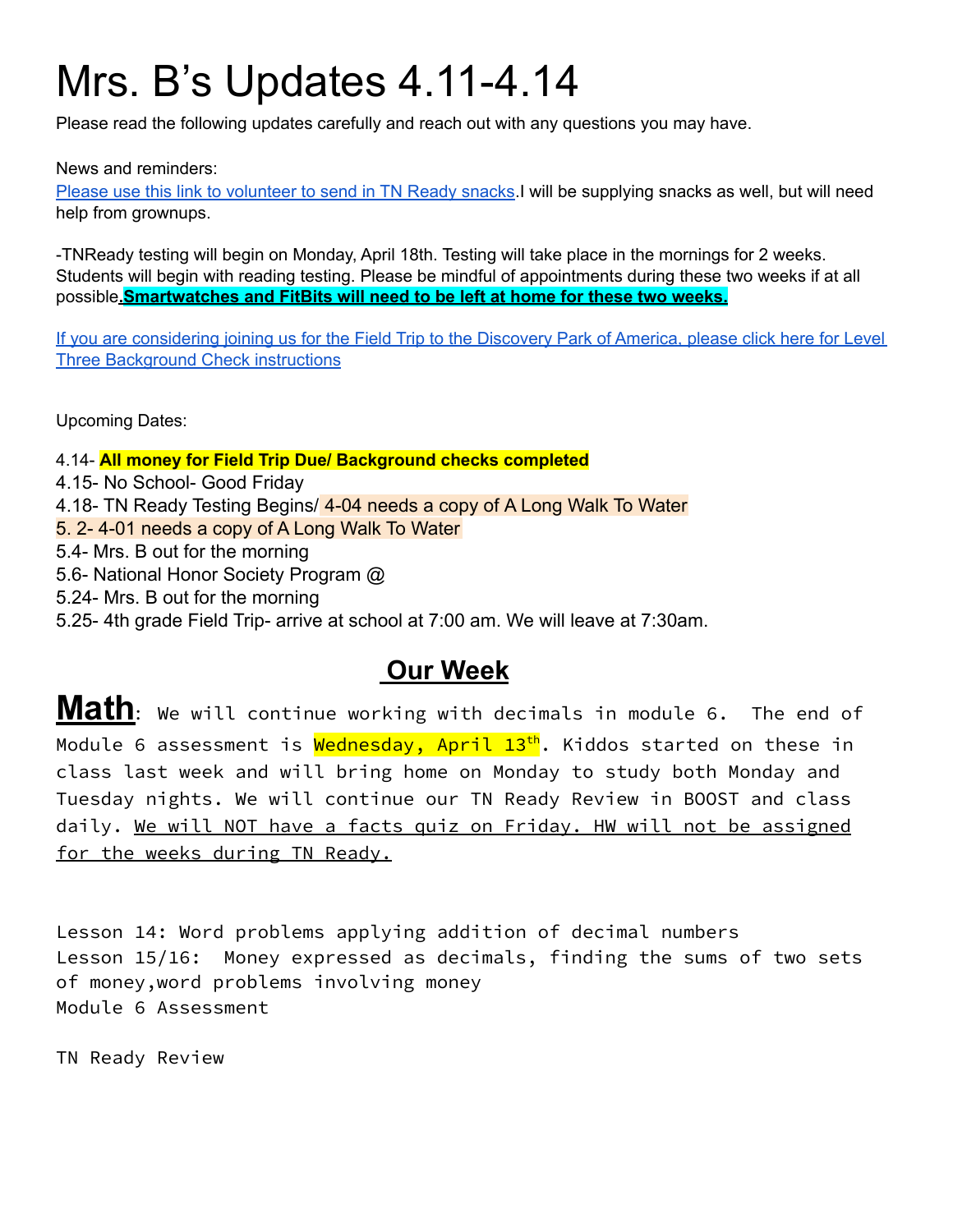## **ELA:**

Review Standards: RI 4.6Firsthand and Secondhand, RL4.6 Point of View, RI.IKI.7 Visual Information, RI.IKI.8 Author's Reason, RI.IKI.9 Integrate Information from Two Texts

Writing-Narrative Writing

Grammar/Spelling- Reading Passage and Editing Task for homework this week. .

\*\*Please sign off by Friday to show you have reviewed this work with your student. \*

## **Social Studies**: **4-01**

**Ch 16 A Nation Divided**

**Assignments are linked on [Assignments Tab](https://schools.scsk12.org/Page/14428) of my page on the Richland Website**

Monday:

Ch 16 Flashcards Begin Guided Noted

**Tuesday** Vocabulary Review Ch 16 Flashcards Continue Guided Notes

Wednesday: CH 16 Flashcards-Due today Ch 16 Finish Guided Notes- Review for test at home

Thursday: Vocabulary Review Ch 16 Guided Notes review Ch 16 quiz

Friday: No School

**4-04 will begin reading A Long Walk To Water by Linda Sue Park the week that we start TN Ready and 4-01 will begin reading it the week of May 2 Please secure a copy. [Here is a link to order on Amazon.](https://www.amazon.com/Long-Walk-Water-Based-Story/dp/0547577311/ref=sr_1_1?crid=1AX3S7CBGRAUM&keywords=a+long+walk+to+water&qid=1648759538&sprefix=A+Long+Walk+%2Caps%2C120&sr=8-1) The public libraries also have several copies available to check out.**